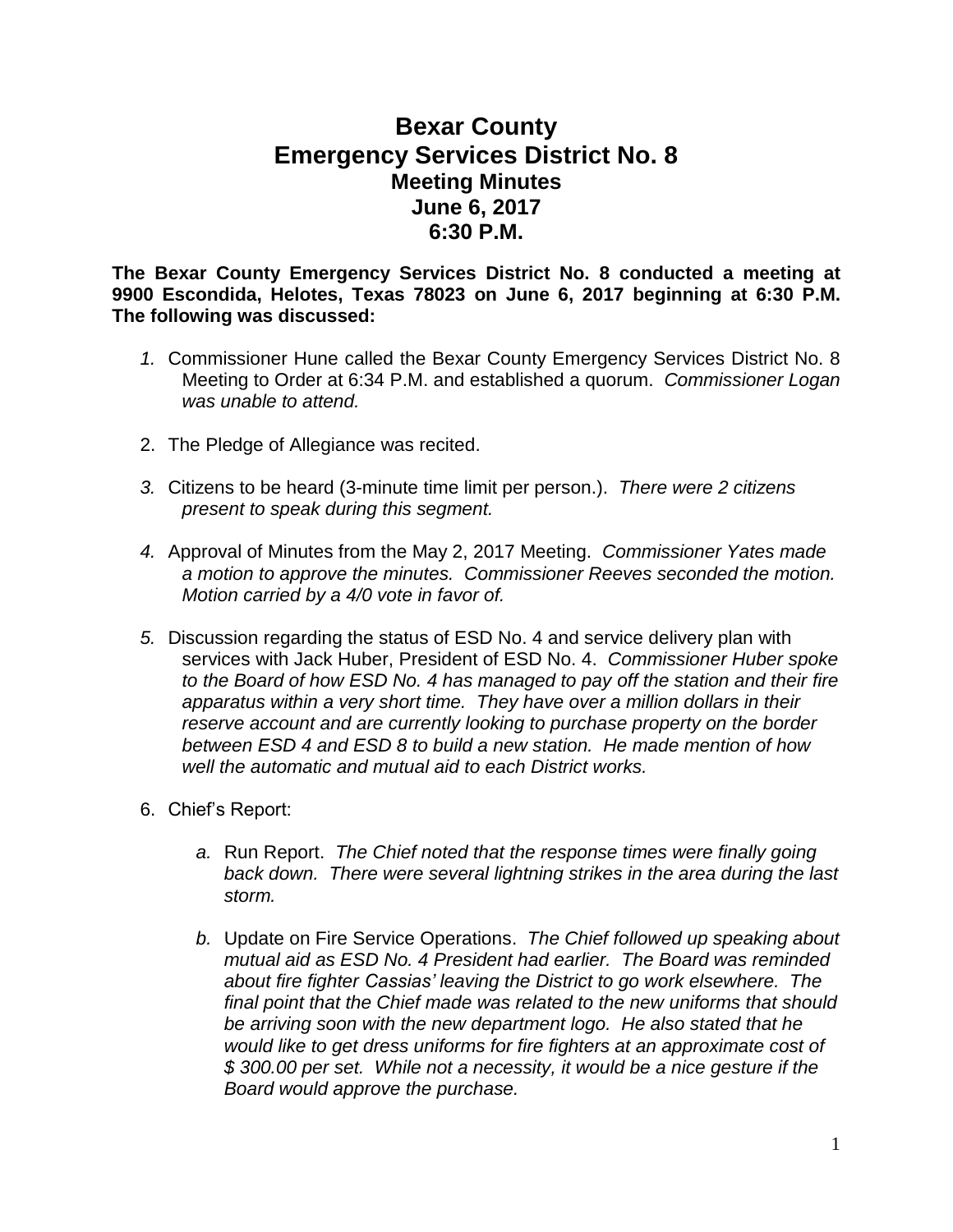- *7.* Discussion and possible action on the future office space, meeting and public hearing location. Current options include the following locations: Scenic Springs, 19215 Scenic Loop Rd.; La Escondida Celebration Center, 9900 Escondida Rd.; or ESD No. 8 Fire Station, 18515 Scenic Loop Rd. *Commissioner Hune gave the Board a copy listing the options available for each facility. Commissioner Reeves spoke about the need for an ESD office and included an estimate of what it would cost to have the office at the La Escondida Center. Commissioner Voss made a motion to hold the meetings at the fire station. Commissioner Yates seconded the motion. Motion carried by a 3/1 vote in favor of. Commissioner Reeves voted against the motion.*
- 8. ESD No. 8 Budget Preparation:
	- *a.* Administrator provide forecast of upcoming fiscal year. *The Administrator presented the Board with a proposed budget for the new fiscal year showing estimates based on the maximum 8 % rollback amount and an estimated revenue based on a 4 % rollback amount should Senate Bill 2 pass in this year's legislative agenda.*
	- *b.* Board discussion on priorities for the new fiscal year. *Commissioner Voss will be getting back with the Administrator and Commissioner Reeves to review the proposed budget.*
	- *c.* Chief proposal for new fiscal year. *Commissioner Voss and the Chief spent some time in developing the proposed FY 2017 to present to the Board. At the meeting, the Chief presented the Board with the budget proposal for the new fiscal year which totaled more than what the Board would receive in incoming revenues based on today's projected income from the Appraisal District. The budget did not account for any of the necessary expenditures of the District. It was later explained that this was not a real budget but rather the Chief's wish list budget. In that wish list, the Chief wants to extend retirement benefits to all of the part-timers and the Administrator, add more personnel, buy more equipment and is requesting another line item for Public Relations. During the budget discussion, the Chief asked for clarification on how the payment from the City of Grey Forest was calculated. The line item was at \$40,000. Commissioner Reeves explained that the dollar amount is based on the tax rate set by the District, which is currently \$ .10 per \$100. Chief Reddout suggested that since the City Council did not know this, the District could get more money by having the higher rate for the City. Commissioner Reeves pointed out that there was a councilperson in attendance.*
- 9. Financials.